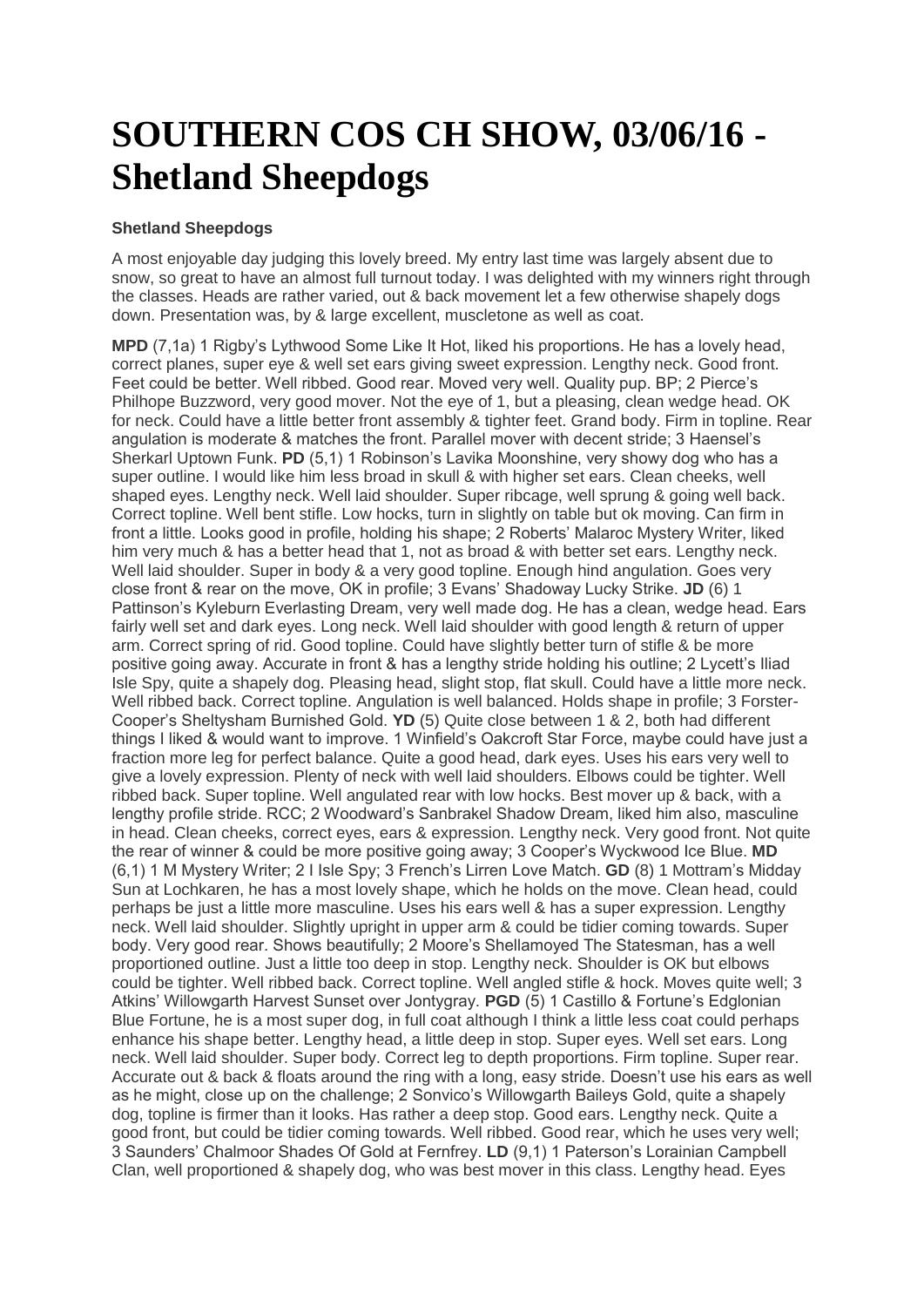could be slightly larger. Flat skull. Well set ears. Long neck. Well laid shoulder. Good patterns & feet. Well bodied. Correct topline. Well bent stifle with low hocks; 2 Whittington's Tighness Three Guesses, liked the shape of this dog, which he holds on the move. Typical in head. Better eye than 1. Flat cheeks. Lengthy neck. Not quite the front construction or action of winner. He has a super body. Good topline. Well made rear; 3 Stock's Shemist Black Wizard. **OD** (10) Really super class that took some sorting out. 1 Castillo & Fortune's Ch/Ir/Lux/Dutch Ch Irish Legend, has a most lovely outline & quite simply outmoved the opposition in this class. Liked his head, flat skull. Parallel planes. Super eye & expression, well set ears. Long neck. Well laid shoulder. Could have just a little more return of upper arm. Excellent body, he has well sprung ribs. Super rear. In hard muscle & in super bloom; 2 Wynn's Ch Sheltysham Rose Wood, really shapely dog. Has a pleasing head. Darkest of eyes. Good expression. Lengthy neck. Quite a good front. But not quite the stride of 1. Has a good body. Firm in topline. Enough hind angulation, which balances with his front. In super coat; 3 Pierce's Philhope Star Struck. **VD** (6,1) 1 Hirst's Sundark Starlight, very well made blue, who was the best mover in class. Has an appealing head. Well set ears. Lengthy neck. Quite a good front. Well bodied with a level topline. Well bent stifle with low hocks. BV; 2 Riding's Willow Tarn Taubyn via Evad, he is a super shape, just a little untidy out & back. Clean, wedge head. Super eye. Ears could tip over more. Lengthy neck. Well laid shoulder upright in pastern. Good body. Very good rear; 3 Woodward's Kelgrove Shaded Dreams. **GC** (12) 1 Hirst's Sundark Starlight; 2 French's Lindfern Enchanted Dancer, very pretty feminine bitch with a super outline. Could have a little more underjaw, dark eyes, well placed ears. Long neck. Well laid shoulder. Good depth of chest. Shapely rear. Looks good in profile. Could be tidier out & back; 3 Bastiani & John's Faitmoireverjocker Desromarinsde Mayerling at Auberswell.

**MPB** (4) 1 Bastiani & John's Auberswell Amber Soliloquy, very pretty pup. Just enough bone & size for her age. Well balanced in head. Very good eye & expression. Correct set of ears. Lengthy neck. Well laid shoulder. Good spring of ribs, strong over loin. Well made rear. Good mover; 2 Hillman's Kelmstone Mirrow Image, another who shows much promise. Has a very good head. Clean in cheek & skull. Could have more neck & be tighter in elbow. Well bodied. Level topline & a good rear; 3 Bray's Shelridge Shantilly Lace at Lianbray. **PB** (10) 1 A Amber Soliloquy; 2 Arnould's Shadoway Rosa Esmeralda, shapely & well made bitch who could carry a little more weight. Has a very good head. Good length & balance with parallel planes. Uses her ears very well. Lengthy neck. OK front. Chest to her elbow. Well made rear. Holds a level topline. One of the better movers in class; 3 Roberts' Malaroc Covert Love. **JB** (5) 1 Robinson's Lavika Lucky Star, very pretty bitch who is such a lovely shape. Lengthy & feminine in head. Well set ears. Flat skull. Good eye & expression. Lengthy neck. Could have a better front assembly. Super body. Very good rear. Moves very well. Looked a picture inn the challenge & showed her socks off to win RCC; 2 Lycett's Iliad Isla Wishes, thought her a very typy bitch. Lengthy head. Dark eyes. Flat skull. Ears ever so slightly low set. Has a good neck. Front could be better. Chest to elbow. Well ribbed. Low hocks; 3 Parkes' Milesend Sweet Whispers. **YB** (6) 1 Deveson's Janetstown Je Suis, she has a super outline & shows so very well. Pretty head, could have a little more strength of jaw. Long neck. Well laid shoulder. Chest to elbow. Good topline. Well bodied. Good rear. Moves very well; 2 Saunders' Chalmoor I'm A Peach, thought she has a very typy outline & is a good mover. Clean, wedge head. Ears a little low set. Correct eye shape, size & colour. OK neck. Well bodied. Balanced angulation. Very good out & back; 3 Morrison's Jontygray Golden Dream at Ketim. **MB** (7,1) 1 Bray's Shelridge Shantilly Lace at Lianbray, very much a baby but a very pretty feminine bitch. Used her ears well. Enough neck. Needs to grow into her hind angulation; 2 Roberts' Malaroc Covert Love, very shapely bitch, could be tidier out & back. Pleasing head, long neck. Deep chest. Balanced & moderate in angulation; 3 Gamble's Balidorn Solitude. **GB** (3) Small but quality class. 1 J Je Suis; 2 Bastiani & John's G'mla Vie Ibiza Des Romarins De Mayerling, very shapely, feminine bitch. Just not quite as good moving away as 1. Has a pretty head. Good eyes. Well set ears. Slightly rounded in skull. Long neck. Well laid shoulder. Grand body with correct topline. Well bent stifle; 3 French's Lindfern Bee Enchanted. **PGB** (11,4) 1 Hirst's Sundark Simply A Star, sound, well constructed & sound bitch. Head could perhaps be slightly better. Super eye & expression, well set ears. Lengthy neck. Good front. Well bodied. Correct topline. Well bent stifle & low hocks; 2 Mottram's Anastasia Dreamer at Lochkaren, a very typy bitch I thought, but carrying a little too much weight. Has good proportions. Pretty head. Well shaped eyes, ears a little low set, lengthy neck. Fair front. Well sprung ribs. Good rear; 3 Lycett's Herds Hallicia at Iliad. **LB** (8,4) 1 Straw's Dukeson It's Asian